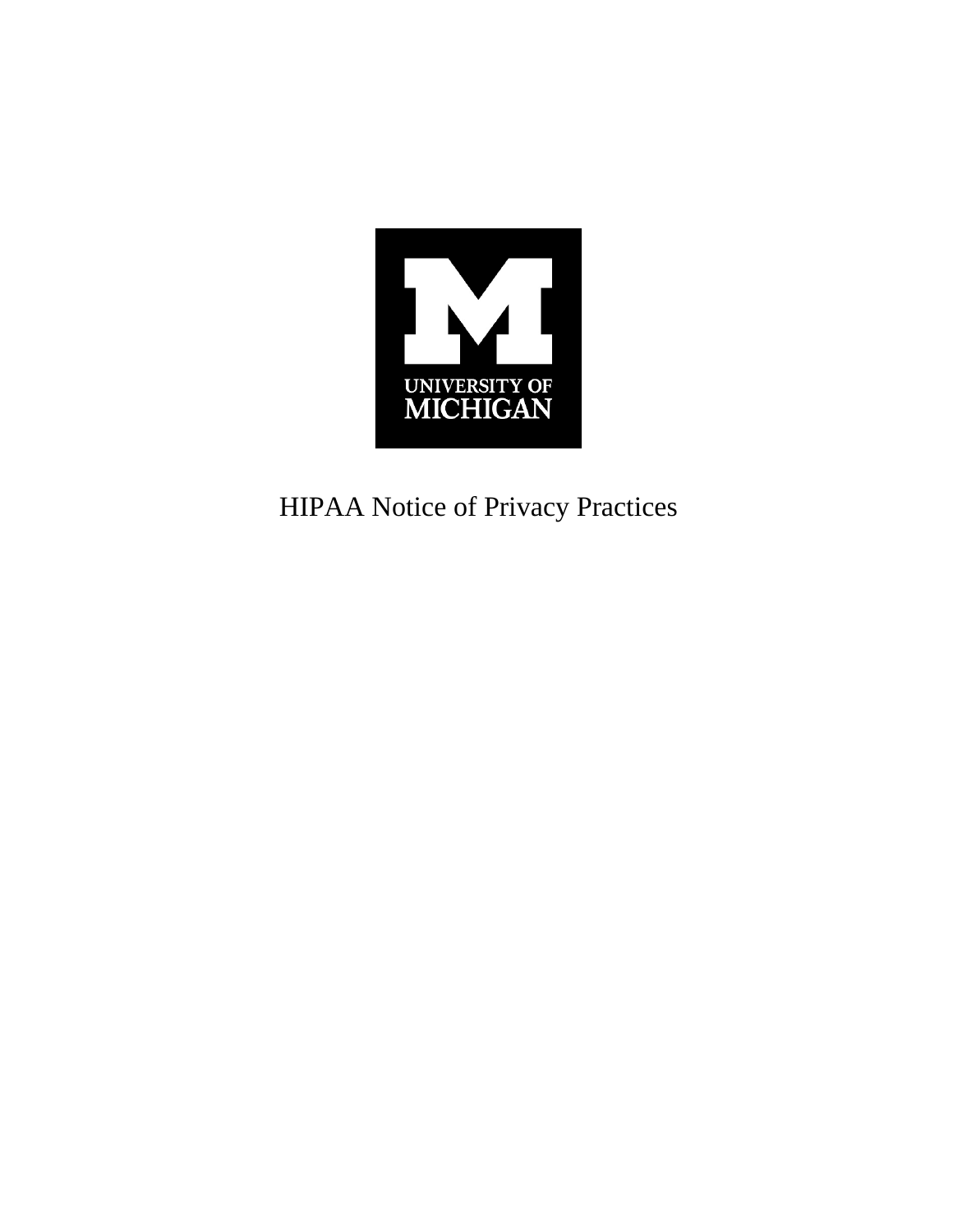## **HIPAA Notice**

The Benefits Office is required by HIPAA legislation to provide you the enclosed notice related to protections and privileges assured by this federal law. You are encouraged to review it carefully.

### *You are not required to take any action as a result of receiving these notices.*

# **HIPAA NOTICE OF PRIVACY PRACTICES FOR PERSONAL HEALTH INFORMATION OF GROUP HEALTH PLANS OF THE REGENTS OF THE UNIVERSITY OF MICHIGAN**

The Benefits Office is required by the Health Insurance Portability and Accountability Act (HIPAA) to provide you this notice related to protections and privileges assured by this federal law.

The Health Insurance Portability and Accountability Act and related rules (HIPAA) require group health plans to protect the privacy of health information. The Benefits Administration Office ("BAO") of the Regents of the University of Michigan ("University") administers several self-insured group health plans for employees and retirees on behalf of the University. For a complete list of the current administrators of our self-funded plans, visit hr.umich.edu/hipaa.

The Benefits Office sends the notice of privacy practices to all current enrollees for the listed self-insured plans.

Participants in insured group health plans sponsored by the University may also receive a notice of privacy practice from those plans. A complete listing of our current insured group health plans subject to this notification requirement is available at hr.umich.edu/hipaa. However, because all of the group health plans, whether self-funded or insured, are sponsored by the University, they are part of an organized health care arrangement. This means that all the University sponsored group health plans, whether insured or self-funded, may share your protected health information with each other as needed for the purposes of treatment, payment and health care operations as described below.

# **THIS NOTICE DESCRIBES HOW MEDICAL INFORMATION ABOUT YOU MAY BE USED AND DISCLOSED AND HOW YOU CAN GET ACCESS TO THIS INFORMATION.**

This notice gives you information about the duties and practices to protect the privacy of your medical or health information for each group health plan for University employees and retirees administered and self-insured by the University ("Plan"). Each Plan is sponsored by the University ("Plan Sponsor"). Each Plan is required by law to maintain the privacy of protected health information ("PHI") and to provide enrollees with a notice of its legal duties and privacy practices with respect to protected health information including notification to you following a breach of your unsecured PHI. Each Plan provides health benefits to you as described in your plan documents and plan informational materials. Each Plan receives and maintains health information in providing these benefits to you. Each Plan hires business associates to help provide these benefits. These business associates also receive and maintain health information related to you in the course of assisting each Plan.

The effective date of this notice is April 14, 2003, revised on January 10, 2020. Each Plan is required to follow the terms of this notice until it is replaced. Each Plan reserves the right to change the terms of this notice at any time. If a Plan amends this notice, the Plan will send a new notice to all subscribers covered by the Plan. Each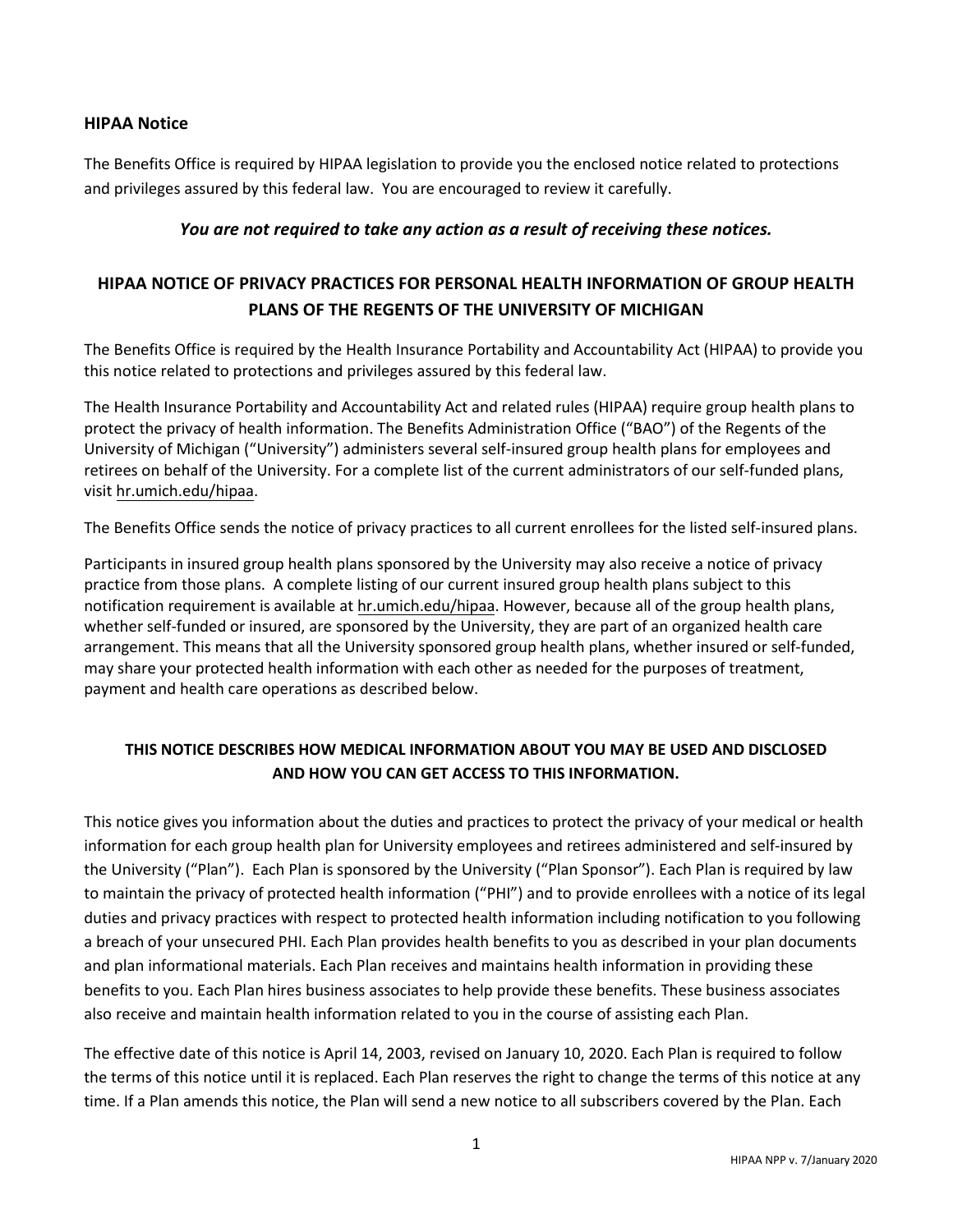Plan reserves the right to make the new changes apply to all your health information maintained by the Plan before and after the effective date of the new notice.

**When a Plan may use or disclose your medical or health information without your consent or authorization.**  The following categories describe when a Plan may use or disclose your medical or health information without your consent or authorization. Each category includes general examples of the type of use or disclosure, but not every use or disclosure that falls within a category will be listed:

**Treatment.** For example, a Plan may disclose health information at your doctor's request to facilitate receipt of treatment.

**Payment.** For example, a Plan may use or disclose your health information to determine eligibility or plan responsibility for benefits; confirm enrollment and coverage; facilitate payment for treatment and covered services received; coordinate benefits with other insurance carriers; and adjudicate benefit claims and appeals.

**Health Care Operations.** For example, a Plan may use or disclose your health information to conduct quality assessment and improvement activities; underwriting, premium rating, or other activities related to creating an insurance contract; data aggregation services; care coordination, case management, and customer service; auditing, legal, and medical reviews of the Plan; and to manage, plan, or develop a Plan's business. The Plans may share information with other units within the University that assist the Plan Sponsor with plan administration and operations. For example, the University of Michigan Health System Faculty Group Practice Quality Management Program (QMP) assists the Plans with quality improvement and quality assessment by reviewing prescribed drugs for quality control and safety concerns. When other University units such as the QMP perform services for the Plans, those units are educated in HIPAA privacy and security requirements, receive only the minimum necessary information to complete their tasks, and must protect your information to the same extent the Plans must protect it. Other examples include educational programs, resolution of internal grievances, business planning, development and management, general administrative activities, including data and information systems management, and sales or consolidations with other providers.

In addition, we may use or disclose your PHI to contact you to tell you about alternative treatments or healthrelated benefits and services that may be of interest to you.

**Health Services.** A Plan or its business associates may use your health information to contact you with information about treatment alternatives or other health-related benefits and services that may be of interest to you.

**To Business Associates.** A Plan may disclose your health information to business associates that assist the Plan in administrative, billing, claims, and other matters. Each business associate must agree in writing to ensure the continuing confidentiality and security of your health information. As explained above, certain units of the University may provide services to the Plans to act as "internal" business associates. When such services are being performed the University makes sure that those units performing services for the Plans are trained to limit the use of your health information only for permitted purposes and in ways that comply with HIPAA and other applicable privacy laws.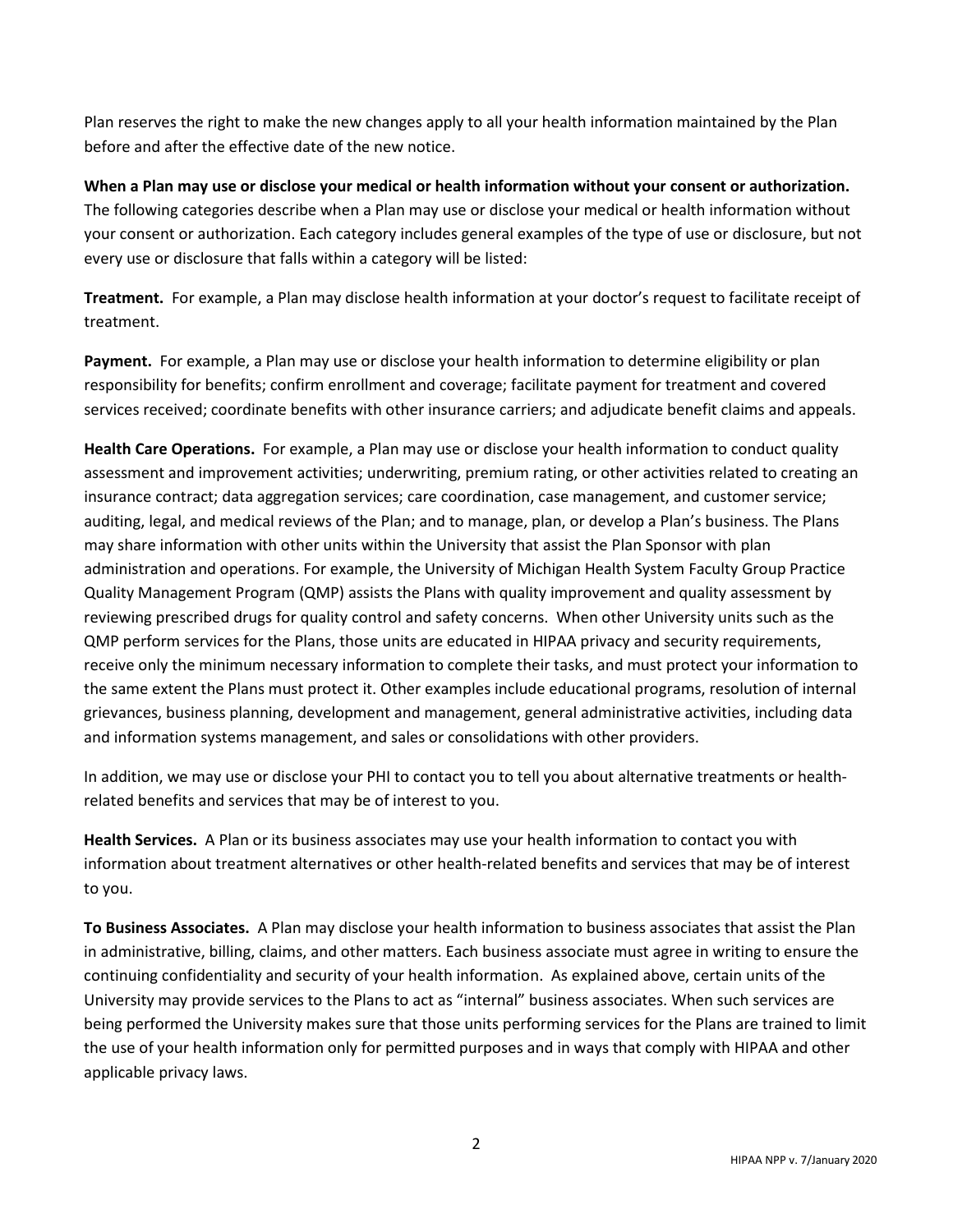**To the Plan Sponsor.** The University as the Plan Sponsor may receive your PHI from all group health plans whether self-funded or insured (Group Health Plans) because the University as the Plan Sponsor has agreed to the following:

- We will use PHI as needed to carry out our responsibilities as the Plan Sponsor of the Group Health Plans, provided such uses and disclosures are consistent with the requirements of HIPAA.
- We will not use or further disclose any PHI except as permitted or required to carry out our responsibilities as Plan Sponsor.
- We will require any agents, including subcontractors who assist us in plan administration, and receive PHI, to agree to the same restrictions, conditions and protections that we follow with respect to such information. This includes any agent or subcontractor such as a third party administrator, pharmacy benefit administrator or consultant that receives PHI we may receive from Group Health Plans.
- We will not use or disclose PHI obtained as the Plan Sponsor, for employment related actions and decisions or in connection with any other benefit or employee benefit plan of the University.
- We will report to the Group Health Plans any use or disclosure of PHI that is inconsistent with the uses or disclosures provided for of which we become aware.
- We will make PHI available to you as a Group Health Plan member.
- We will make PHI available to the Group Health Plans for amendment and will incorporate any amendments as required.
- We will make the information available when required for an accounting of disclosures.
- We will make our internal practices, books and records relating to the use and disclosure of PHI received from the Group Health Plans available to the Secretary of Health and Human Services for purposes of assessing compliance by Group Health Plans with HIPAA.
- We will, if feasible, return or destroy all PHI received from the Group Health Plans that we maintain in any form, and we will not retain copies of such information when no longer needed for the purpose for which it was disclosed. If destruction or return is not feasible we will limit any further uses of the information to those purposes that make the return or destruction infeasible.
- We will use PHI to improve the health of the workforce and to promote wellness or other health improvement programs as part of health care operations. For example, we may use your PHI to identify whether you have a particular illness, and contact you to advise you that a disease management program to help you better manage your illness is available to you as a health plan member.

While any employee of the University who has a need to access or use PHI as the University carries out its plan administration responsibilities may receive PHI, PHI will generally only be disclosed to employees in the University Benefits Office Administration and then only the minimum necessary amount will be disclosed. Any University employee accessing or using PHI may do so only in carrying out the plan administration functions that the University performs for the employee plans. This includes those University units and employees who perform services for the Group Health Plans as internal business associates.

If there is any non-compliance with the required commitments to the Group Health Plans, the issue of noncompliance will immediately be brought to the attention of the Benefits Office Administration Director and the University Privacy Director for immediate attention.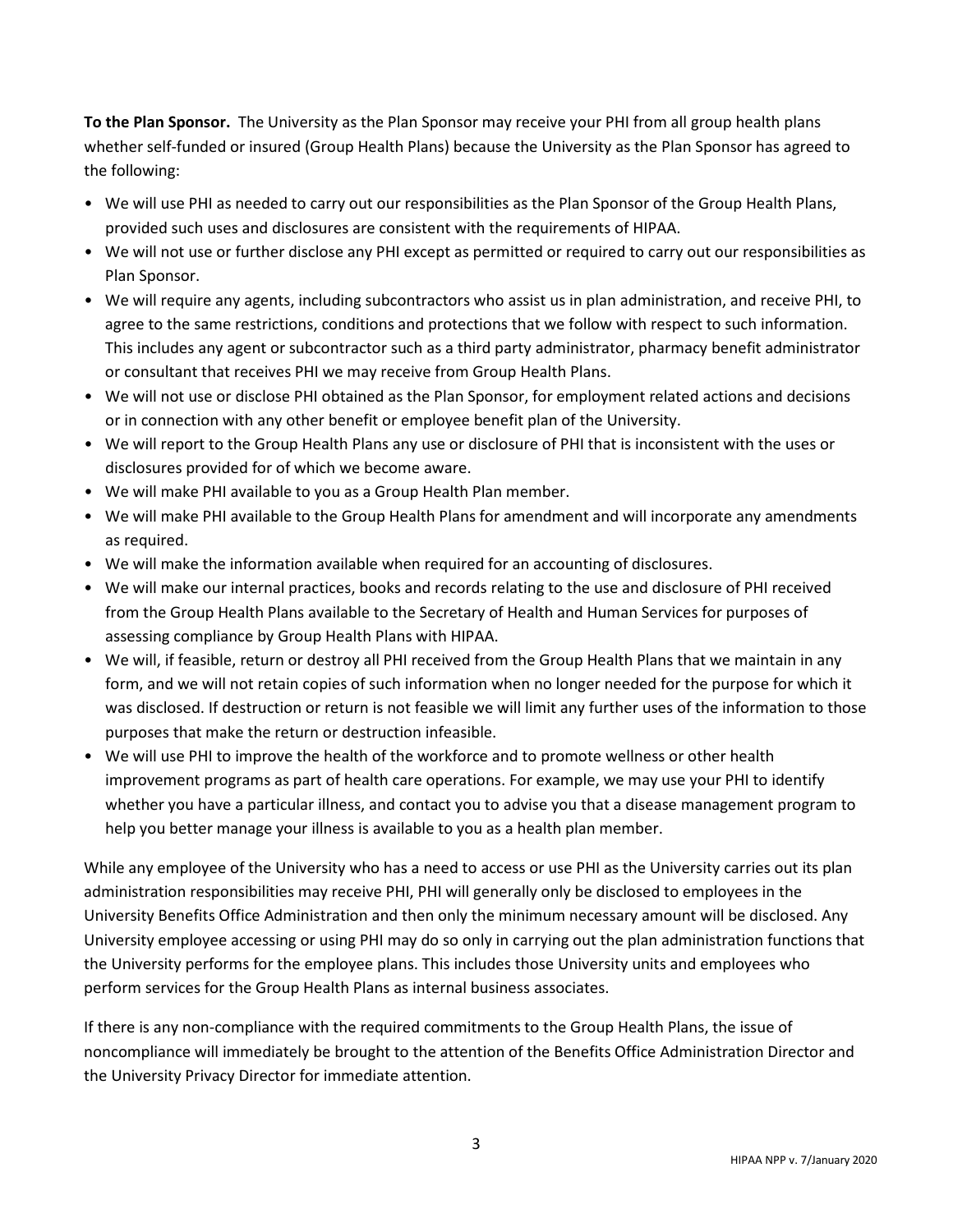**As Required by Law.** A Plan may use or disclose your personal health information for other important activities permitted or required by state or federal law, with or without your authorization. These include, for example:

- To the U.S. Department of Health and Human Services to audit Plan records.
- As authorized by state workers' compensation laws.
- To comply with legal proceedings, such as a court or administrative order or subpoena.
- To law enforcement officials for limited law enforcement purposes.
- To a governmental agency authorized to oversee the health care system or government programs.
- To public officials for lawful intelligence, counterintelligence, and other national security purposes.
- To public health authorities for public health purposes.

### **Each Plan may also use and disclose your health information as follows:**

- To a family member, friend or other person, to help with your health care or payment for health care, if you are in a situation such as a medical emergency and cannot give your agreement to a Plan to do this.
- To your personal representatives appointed by you or designated by applicable law.
- To consider claims and appeals regarding coverage, exclusion, cost, and privacy issues.
- For research purposes: In certain circumstances, we may use PHI to conduct research. Where permitted under federal law, institutional policy and approved by an institutional review board or a privacy board, PHI may be further used or disclosed. In addition, PHI may be used or disclosed for research as "limited or deidentified data sets" which do not include your name, address or other direct identifiers.
- To a coroner, medical examiner, or funeral director about a deceased person.
- To an organ procurement organization in limited circumstances.
- To avert a serious threat to your health or safety or the health or safety of others.

### **Other applicable laws**

The Plan's use and disclosure of your personal health information must comply with applicable Michigan law and other federal laws besides HIPAA. Michigan law and federal regulations place certain additional restrictions on the use and disclosure of personal health information for mental health, substance abuse, HIV/AIDs and certain genetic information. In some instances your specific authorization may be required. Under no circumstance will genetic testing information be used for underwriting purposes.

### **Uses and disclosures with your permission**

Each Plan will not use or disclose your health information for other purposes, unless you give a Plan your written authorization. If you give a Plan written authorization to use or disclose your health information for a purpose that is not described in this notice, then, in most cases, you may revoke it in writing at any time. Your revocation will be effective for all your health information a Plan maintains, unless the Plan has taken action in reliance on your authorization.

### **Your rights**

You may request in writing that a Plan do the following concerning your health information that the Plan maintains:

• You have the right to ask us in writing that we limit how we use and disclose your PHI for treatment, payment or health care operations. In addition, you may request PHI disclosure restrictions to family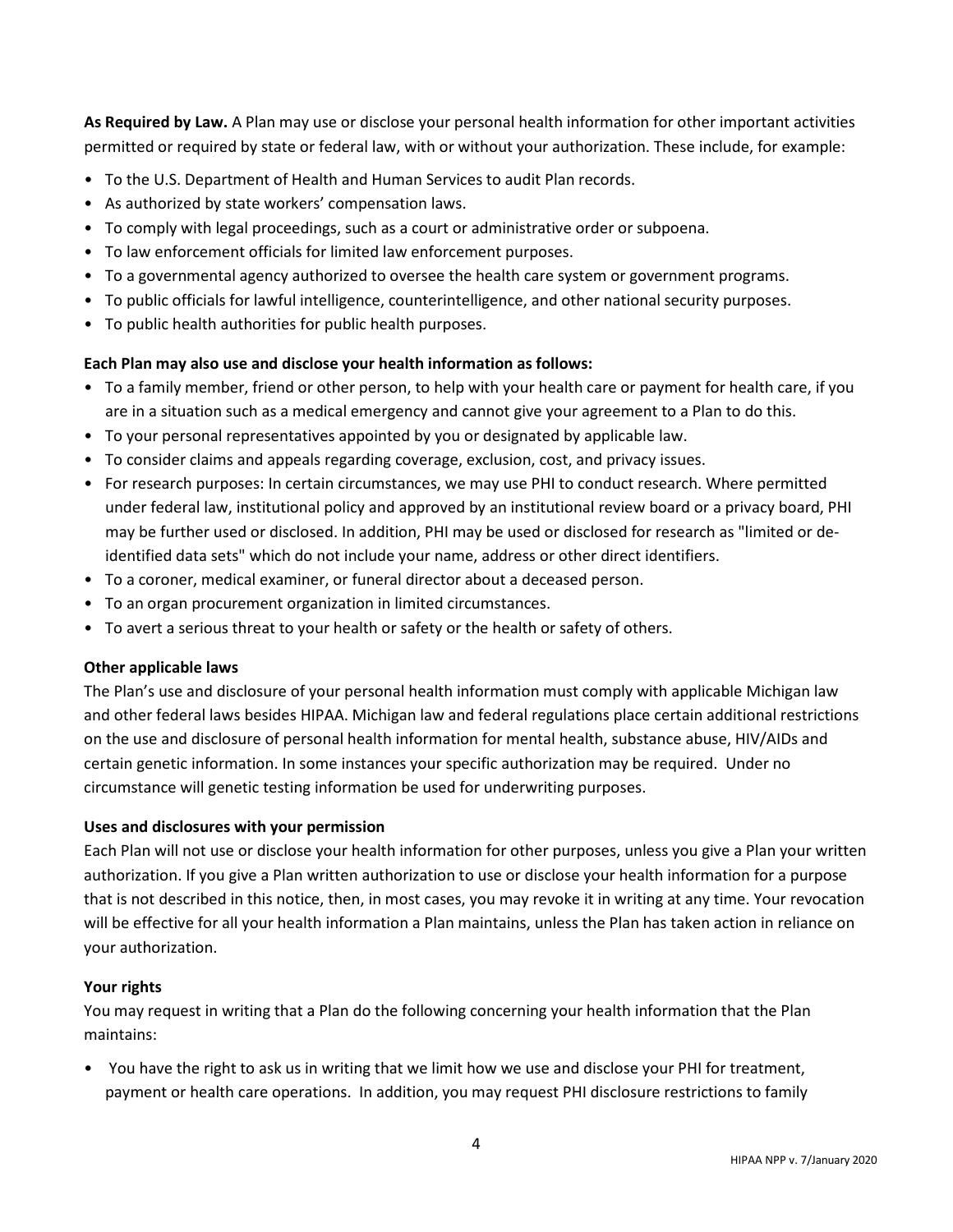members, other relatives, or close friends involved in your care. We are not required to agree to your restriction request, but if we do agree, we will honor our agreement except in cases of an emergency. Any restriction we agree to does not apply to prevent uses or disclosures that we are legally required or allowed to make.

- Communicate with you in confidence about your health information by a different means or at a different location than a Plan currently does. Your request must specify the alternative means or location to communicate with you. A Plan does not have to agree to your request.
- See or receive copies of your health information. A Plan may charge a reasonable fee to cover expenses associated with your request. In limited cases, a Plan does not have to agree to your request.
- Amend your health information. In some cases, a Plan does not have to agree to your request.
- Receive a list of disclosures of your health information from a stated time period during the 6 prior years that the Plan made for certain purposes. This listing will not include disclosures made to you; for treatment, payment, or health care operation purposes; or other exceptions. In some cases, the Plan may charge a nominal, cost-based fee to carry out your request.
- Send you a paper copy of this notice. You may also download a copy of this notice at hr.umich.edu/hipaa\_notice.pdf

To exercise any right described in this notice or for a detailed explanation of the fee structure for possible fees for receiving information, please contact the University of Michigan Benefits Office.

## **Complaints**

If you believe your privacy rights have been violated by the Plan, you have the right to complain in writing to the Plan or to the Secretary of the United States Department of Health and Human Services. You may file a written complaint with the Plan at the address listed below. We will not retaliate against you if you choose to file a complaint with the Plan or the Department of Health and Human Services.

### **Contact Information for Questions**

If you have questions about this HIPAA Notice of Privacy Practices, you may contact the Benefits Office by:

- calling the SSC HR Contact Center, Monday through Friday, 8:00 a.m. to 5:00 p.m. at (734) 615-2000 or (866) 647-7657,
- emailing questions to the University of Michigan Benefits Office: benefits.office@umich.edu, or
- mailing questions to:

Benefits Administration Office University of Michigan Wolverine Tower Low-Rise G405 3003 South State Street Ann Arbor, MI 48109-1278